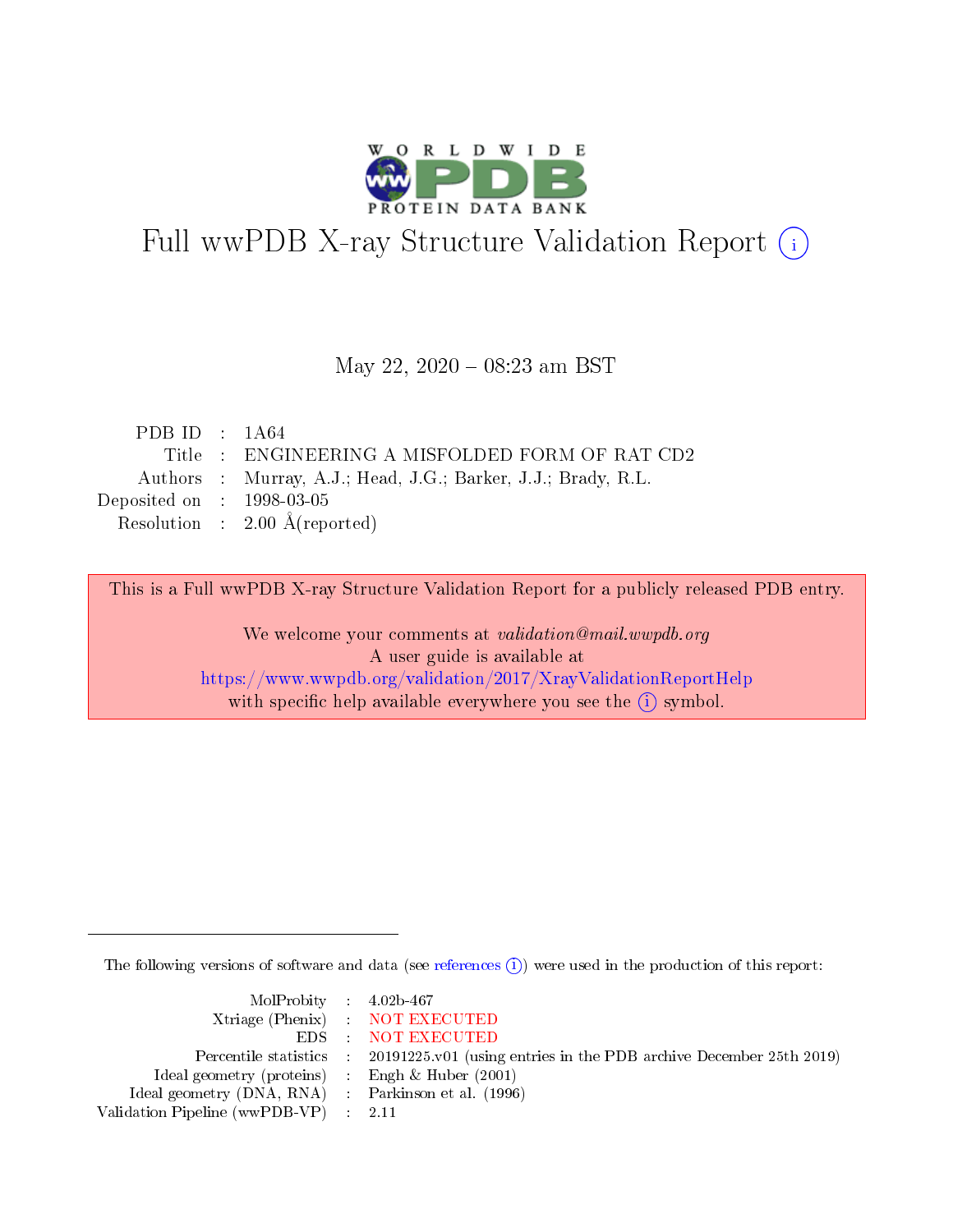# 1 [O](https://www.wwpdb.org/validation/2017/XrayValidationReportHelp#overall_quality)verall quality at a glance  $(i)$

The following experimental techniques were used to determine the structure: X-RAY DIFFRACTION

The reported resolution of this entry is 2.00 Å.

Percentile scores (ranging between 0-100) for global validation metrics of the entry are shown in the following graphic. The table shows the number of entries on which the scores are based.



| Metric                | Whole archive        | Similar resolution                                        |  |  |  |
|-----------------------|----------------------|-----------------------------------------------------------|--|--|--|
|                       | $(\#\text{Entries})$ | $(\#\text{Entries}, \text{resolution range}(\text{\AA}))$ |  |  |  |
| Clashscore            | 141614               | $9178(2.00-2.00)$                                         |  |  |  |
| Ramachandran outliers | 138981               | $9054(2.00-2.00)$                                         |  |  |  |
| Sidechain outliers    | 138945               | $9053(2.00-2.00)$                                         |  |  |  |

The table below summarises the geometric issues observed across the polymeric chains and their fit to the electron density. The red, orange, yellow and green segments on the lower bar indicate the fraction of residues that contain outliers for  $\geq=3$ , 2, 1 and 0 types of geometric quality criteria respectively. A grey segment represents the fraction of residues that are not modelled. The numeric value for each fraction is indicated below the corresponding segment, with a dot representing fractions  $\epsilon = 5\%$ 

Note EDS was not executed.

| Mol | $\fbox{Chain}$ Length | Quality of chain |     |                   |  |  |  |
|-----|-----------------------|------------------|-----|-------------------|--|--|--|
|     | 07                    | 70%              | 21% | $5\% \cdot \cdot$ |  |  |  |
|     | 07                    | 69%              | 22% | $5\% \cdot \cdot$ |  |  |  |

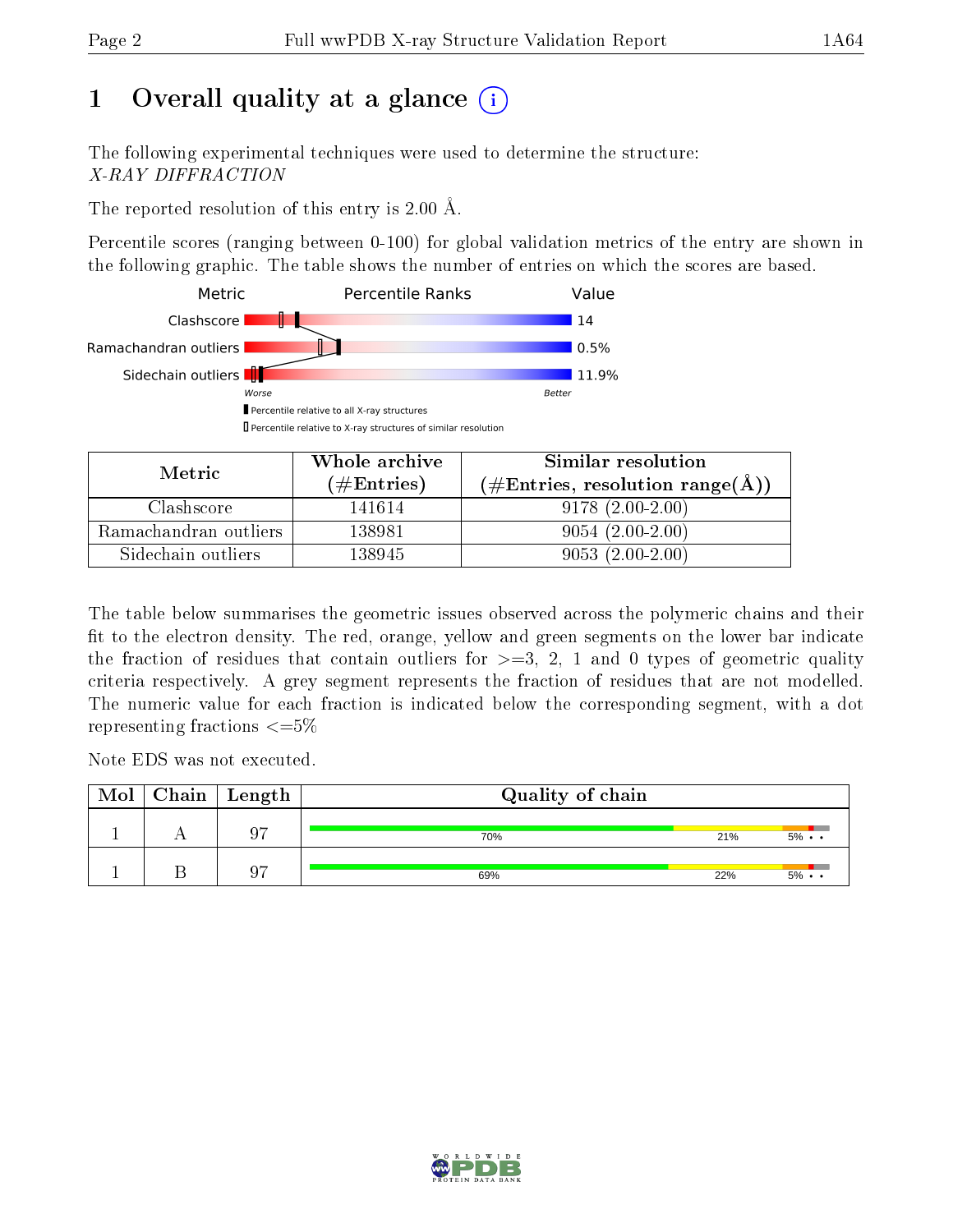# 2 Entry composition (i)

There are 2 unique types of molecules in this entry. The entry contains 1549 atoms, of which 0 are hydrogens and 0 are deuteriums.

In the tables below, the ZeroOcc column contains the number of atoms modelled with zero occupancy, the AltConf column contains the number of residues with at least one atom in alternate conformation and the Trace column contains the number of residues modelled with at most 2 atoms.

| Mol | Chain   Residues | Atoms                                                    |     |         |       |  |  | $\text{ZeroOcc} \mid \text{AltConf} \mid \text{Trace} \mid$ |  |
|-----|------------------|----------------------------------------------------------|-----|---------|-------|--|--|-------------------------------------------------------------|--|
|     | 94               | $\begin{array}{ccc} \text{Total} & \text{C} \end{array}$ |     | -N      |       |  |  |                                                             |  |
|     |                  | 743                                                      |     | 469 130 | - 143 |  |  |                                                             |  |
|     | 94               | Total C                                                  |     | -N      |       |  |  |                                                             |  |
|     |                  | 743                                                      | 469 | 130     | -143  |  |  |                                                             |  |

• Molecule 1 is a protein called CD2.

There are 4 discrepancies between the modelled and reference sequences:

| Chain | Residue | Modelled |     | Actual   Comment | Reference         |
|-------|---------|----------|-----|------------------|-------------------|
|       |         |          | MET | Deletion         | <b>UNP P08921</b> |
|       |         |          | LYS | Deletion         | <b>UNP P08921</b> |
|       |         |          | MET | Deletion         | <b>UNP P08921</b> |
|       |         |          | LYS | Deletion         | <b>UNP P08921</b> |

• Molecule 2 is water.

|  | $Mol$   Chain   Residues | Atoms               | ZeroOcc   AltConf |
|--|--------------------------|---------------------|-------------------|
|  | 28                       | Total O<br>28<br>28 |                   |
|  | 35                       | Total O<br>35<br>35 |                   |

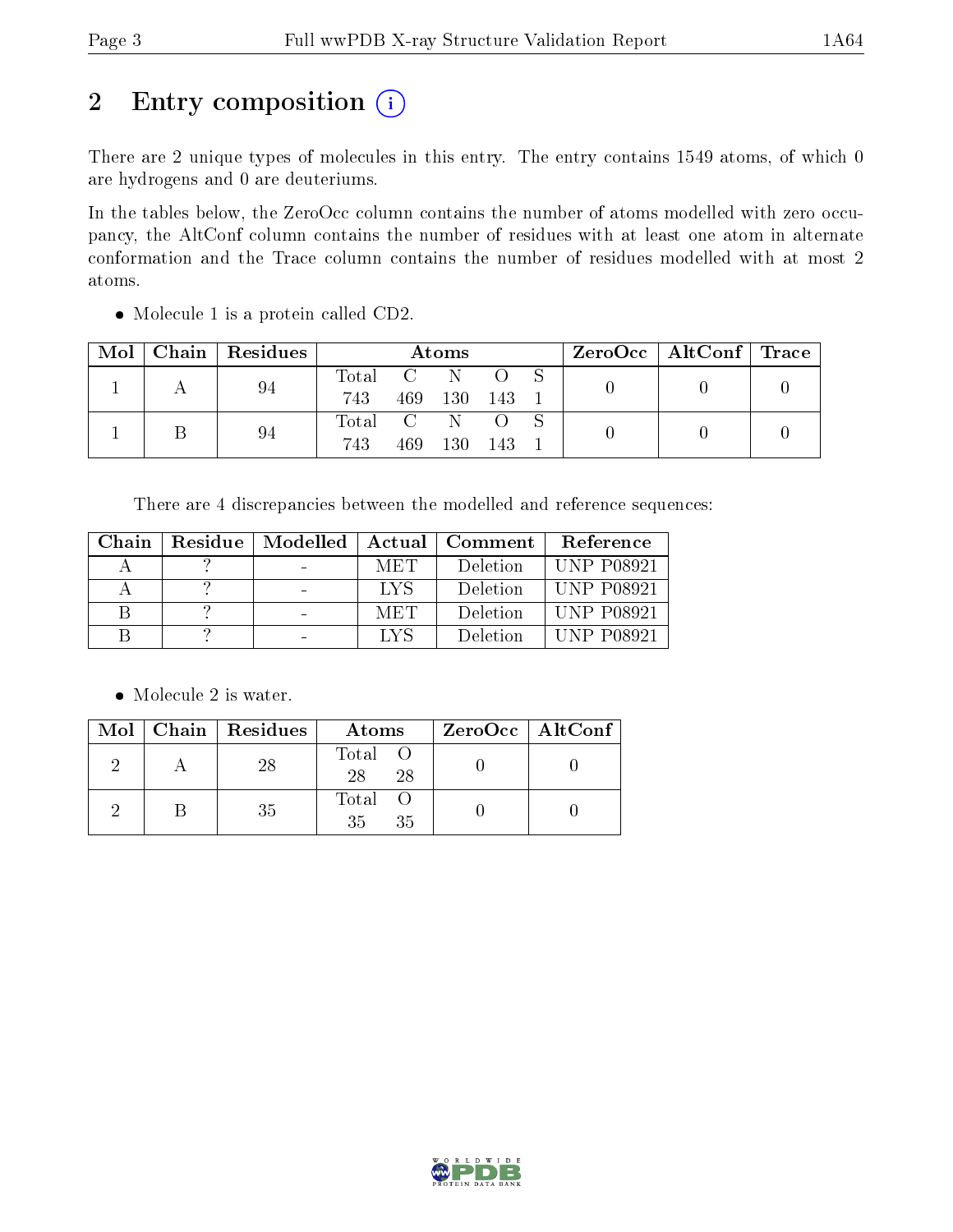## 3 Residue-property plots  $(i)$

These plots are drawn for all protein, RNA and DNA chains in the entry. The first graphic for a chain summarises the proportions of the various outlier classes displayed in the second graphic. The second graphic shows the sequence view annotated by issues in geometry. Residues are colorcoded according to the number of geometric quality criteria for which they contain at least one outlier: green  $= 0$ , yellow  $= 1$ , orange  $= 2$  and red  $= 3$  or more. Stretches of 2 or more consecutive residues without any outlier are shown as a green connector. Residues present in the sample, but not in the model, are shown in grey.

Note EDS was not executed.



• Molecule 1: CD2

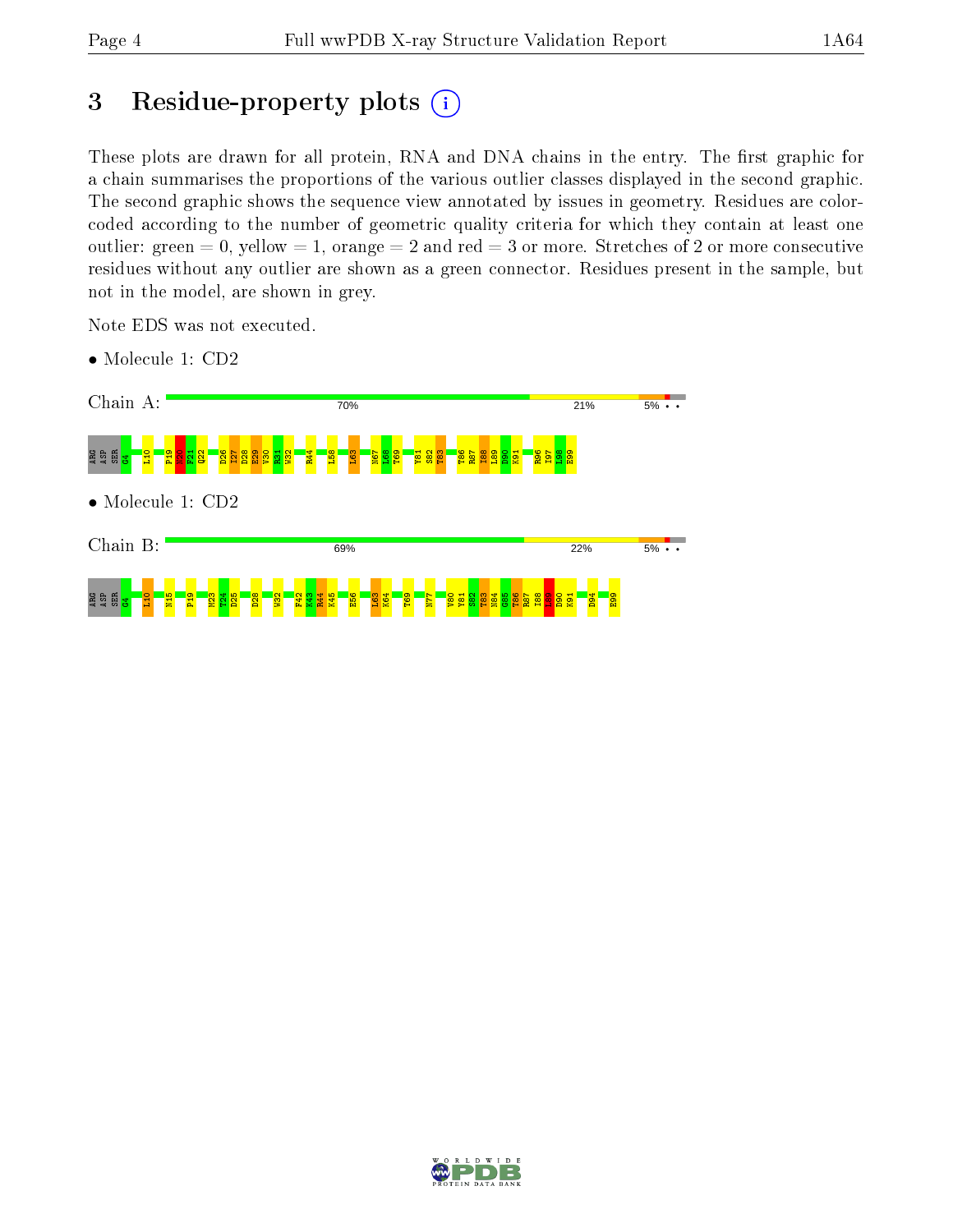# 4 Data and refinement statistics  $(i)$

Xtriage (Phenix) and EDS were not executed - this section is therefore incomplete.

| Property                               | Value                                             | Source    |  |
|----------------------------------------|---------------------------------------------------|-----------|--|
| Space group                            | P 43                                              | Depositor |  |
| Cell constants                         | $40.72\text{\AA}$<br>105.84Å<br>$40.72\text{\AA}$ | Depositor |  |
| a, b, c, $\alpha$ , $\beta$ , $\gamma$ | $90.00^\circ$<br>$90.00^\circ$<br>$90.00^\circ$   |           |  |
| Resolution (A)                         | 15.00<br>$-2.00$                                  | Depositor |  |
| % Data completeness                    | $97.8(15.00-2.00)$                                | Depositor |  |
| (in resolution range)                  |                                                   |           |  |
| $\mathrm{R}_{merge}$                   | 0.04                                              | Depositor |  |
| $\mathrm{R}_{sym}$                     | 0.04                                              | Depositor |  |
| Refinement program                     | X-PLOR 3.851                                      | Depositor |  |
| $R, R_{free}$                          | 0.231<br>0.273                                    | Depositor |  |
| Estimated twinning fraction            | No twinning to report.                            | Xtriage   |  |
| Total number of atoms                  | 1549                                              | wwPDB-VP  |  |
| Average B, all atoms $(A^2)$           | 34.0                                              | wwPDB-VP  |  |

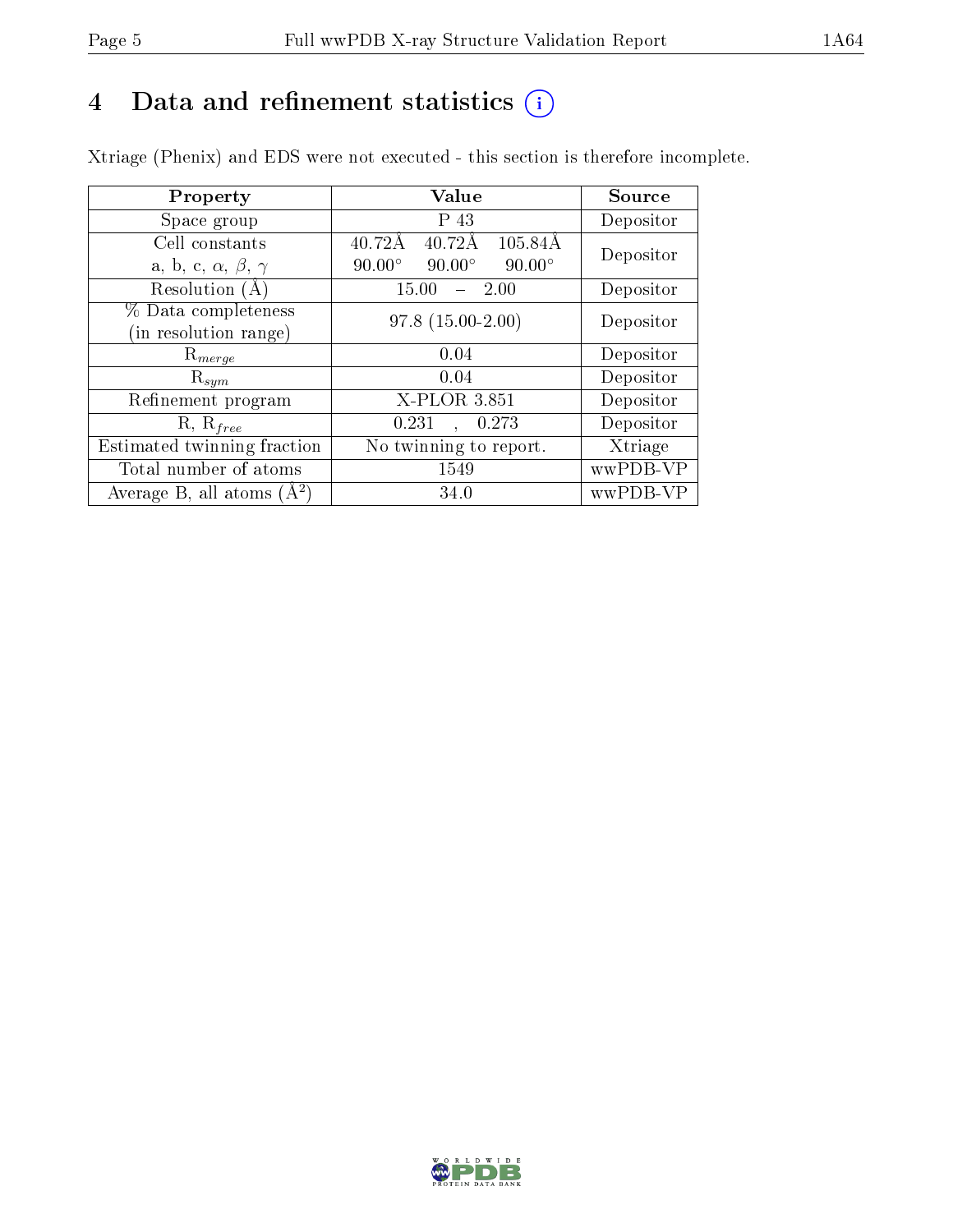# 5 Model quality  $(i)$

## 5.1 Standard geometry  $(i)$

The Z score for a bond length (or angle) is the number of standard deviations the observed value is removed from the expected value. A bond length (or angle) with  $|Z| > 5$  is considered an outlier worth inspection. RMSZ is the root-mean-square of all Z scores of the bond lengths (or angles).

| Mol | Chain |      | Bond lengths        | Bond angles |                     |  |
|-----|-------|------|---------------------|-------------|---------------------|--|
|     |       | RMSZ | # Z  > 5            | RMSZ        | $\# Z >5$           |  |
|     |       | 0.61 | $1/755(0.1\%)$      | 0.80        | 0/1019              |  |
|     |       | 0.60 | $1/755(0.1\%)$      | 0.82        | $1/1019(0.1\%)$     |  |
| АĦ  |       | 0.60 | 2/1510<br>$(0.1\%)$ | 0.81        | 1/2038<br>$(0.0\%)$ |  |

All (2) bond length outliers are listed below:

|  |     |     | $\parallel$ Mol $\parallel$ Chain $\parallel$ Res $\parallel$ Type $\parallel$ Atoms | Z | $\Box$ Observed( $\AA$ ) $\Box$ Ideal( $\AA$ ) $\Box$ |      |
|--|-----|-----|--------------------------------------------------------------------------------------|---|-------------------------------------------------------|------|
|  | 99- |     | $ \text{GLU} \text{CD-OE1} 6.73 +$                                                   |   |                                                       | 1.25 |
|  | 99  | GLU | $\vert$ CD-OE1 $\vert$ 5.86                                                          |   | $1.32\,$                                              | 1.25 |

All (1) bond angle outliers are listed below:

| $\mid$ Mol $\mid$ Chain $\mid$ Res $\mid$ Type $\mid$ |  | $\bold{Atoms}$                    | $\vert$ Observed $(^\circ)\vert$ Ideal $(^\circ)$ |  |
|-------------------------------------------------------|--|-----------------------------------|---------------------------------------------------|--|
|                                                       |  | LEU $\vert$ CA-CB-CG $\vert$ 6.47 | $130.19\,$                                        |  |

There are no chirality outliers.

There are no planarity outliers.

## 5.2 Too-close contacts  $\overline{()}$

In the following table, the Non-H and H(model) columns list the number of non-hydrogen atoms and hydrogen atoms in the chain respectively. The H(added) column lists the number of hydrogen atoms added and optimized by MolProbity. The Clashes column lists the number of clashes within the asymmetric unit, whereas Symm-Clashes lists symmetry related clashes.

|  |      |     |    | Mol   Chain   Non-H   H(model)   H(added)   Clashes   Symm-Clashes |
|--|------|-----|----|--------------------------------------------------------------------|
|  | 743  | 742 | 28 |                                                                    |
|  | 743  | 742 |    |                                                                    |
|  | 28   |     |    |                                                                    |
|  | 35   |     |    |                                                                    |
|  | 1549 |     |    |                                                                    |

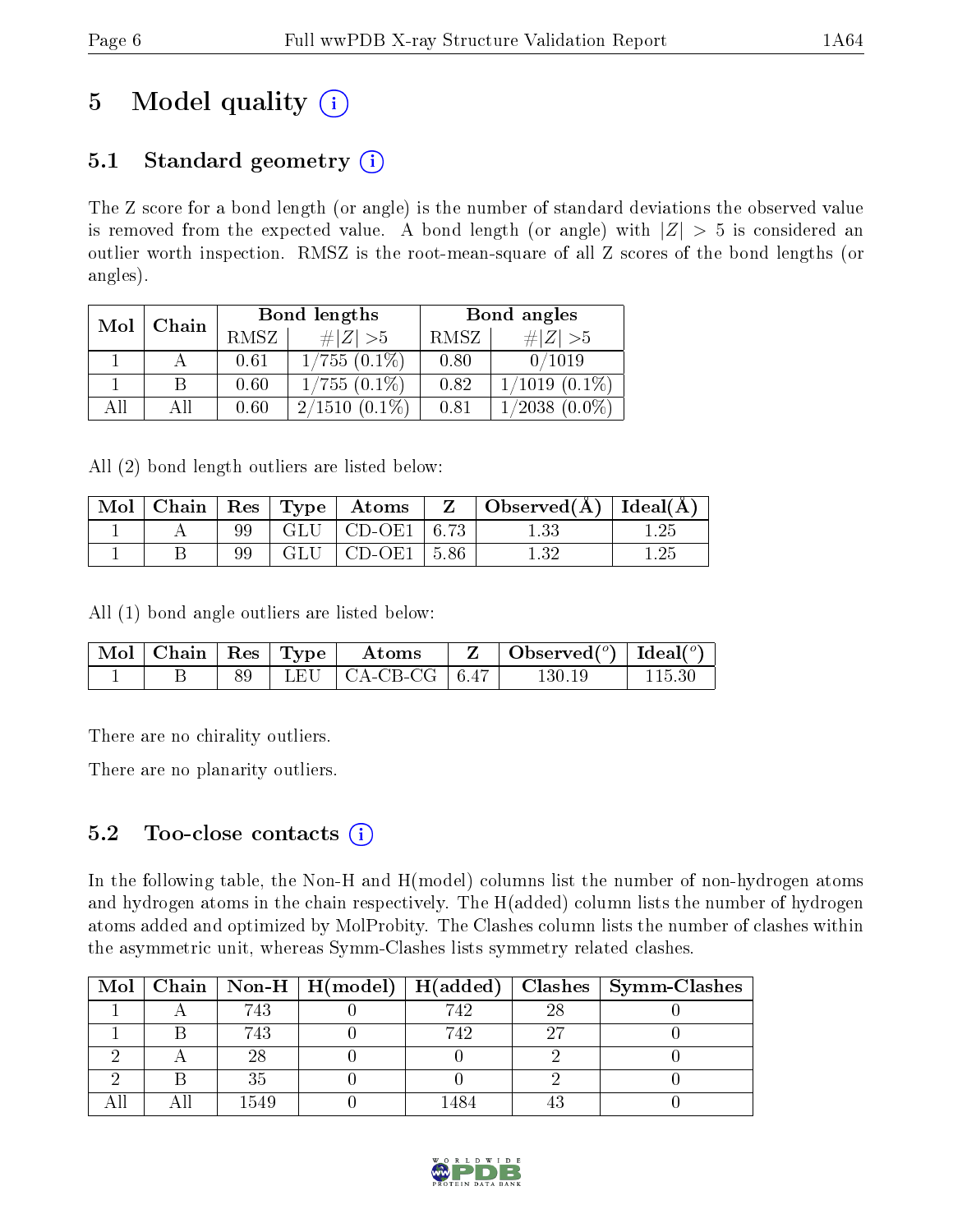The all-atom clashscore is defined as the number of clashes found per 1000 atoms (including hydrogen atoms). The all-atom clashscore for this structure is 14.

All (43) close contacts within the same asymmetric unit are listed below, sorted by their clash magnitude.

| Atom-1                        | Atom-2                               | Interatomic       | Clash         |  |  |
|-------------------------------|--------------------------------------|-------------------|---------------|--|--|
|                               |                                      | distance $(A)$    | overlap $(A)$ |  |  |
| 1:B:44:ARG:HA                 | 1:B:44:ARG:HE                        | 1.14              | 1.09          |  |  |
| 1:B:44:ARG:HA                 | 1:B:44:ARG:NE                        | 1.77              | 0.98          |  |  |
| 1:A:27:ILE:HD13               | 1:B:80:VAL:HG13                      | 1.49              | 0.93          |  |  |
| 1:B:87:ARG:HH11               | 1:B:87:ARG:HB3                       | 1.40              | 0.86          |  |  |
| 1:B:44:ARG:CA                 | 1:B:44:ARG:HE                        | 1.90              | 0.85          |  |  |
| 1:B:42:PHE:CZ                 | 1:B:44:ARG:HG2                       | 2.13              | 0.84          |  |  |
| 1:B:42:PHE:HZ                 | 1:B:44:ARG:HG2                       | 1.45              | 0.81          |  |  |
| 1: A:88: ILE:N                | 1: A:88: ILE: HD13                   | 2.10              | 0.67          |  |  |
| 1:B:84:ASN:OD1                | 1:B:86:THR:HG23                      | 1.95              | 0.66          |  |  |
| 1: A:83:THR:HA                | 1:B:28:ASP:HB2                       | 1.80              | 0.63          |  |  |
| 1:B:28:ASP:OD1                | 1:B:45:LYS:HG2                       | 1.98              | 0.62          |  |  |
| 1:A:88:ILE:HD13               | 1: A:88: ILE:H                       | 1.64              | 0.62          |  |  |
| 1:A:28:ASP:HB2                | 1:B:83:THR:HA                        | 1.82              | 0.61          |  |  |
| 1:B:80:VAL:HB                 | 1:B:89:LEU:HB3                       | 1.82              | 0.61          |  |  |
| 1:B:87:ARG:HB3                | 1:B:87:ARG:NH1                       | 2.12              | 0.60          |  |  |
| 1:A:82:SER:N                  | 1:A:88:ILE:HD11                      | 2.17              | 0.59          |  |  |
| 1: A:81:TYR:HE1               | 1: A:87: ARG: HE                     | 1.53              | 0.57          |  |  |
| 1:A:20:ASN:HD21               | 1: B: 91: LYS: NZ                    | 2.05              | 0.55          |  |  |
| 1:A:97:ILE:HG21               | 1:B:10:LEU:HD23                      | 1.90              | 0.54          |  |  |
| 1:B:84:ASN:OD1                | 1: B:86:THR:CG2                      | 2.55              | 0.53          |  |  |
| 1:A:44:ARG:HA                 | 1:B:44:ARG:HH22                      | 1.74              | 0.52          |  |  |
| $1: A:87: \overline{ARG:H}D2$ | 2:A:123:HOH:O                        | 2.10              | 0.51          |  |  |
| 1: B:56: GLU: HG2             | 1:B:64:LYS:HB3                       | 1.93              | 0.51          |  |  |
| 1:B:19:PRO:HG3                | 2:B:125:HOH:O                        | 2.11              | 0.50          |  |  |
| 1:A:63:LEU:HB2                | 1: B:32:TRP:CE2                      | 2.46              | 0.50          |  |  |
| 1:B:89:LEU:HD13               | 1:B:90:ASP:N                         | 2.27              | 0.49          |  |  |
| 1: A:29: GLU: HG2             | 1: B:81: TYR: HD1                    | 1.78              | 0.49          |  |  |
| 1: A:81:TYR:HE1               | 1: A:87: ARG: NE                     | 2.10              | 0.48          |  |  |
| 1: A:96: ARG: C               | 1: A:97: ILE: HD13                   | $\overline{2.34}$ | 0.48          |  |  |
| 1:A:19:PRO:C                  | 1:A:20:ASN:HD22                      | 2.17              | 0.47          |  |  |
| 1:A:27:ILE:HD11               | 1:A:30:VAL:HG23                      | 1.98              | 0.46          |  |  |
| 1:B:77:ASN:ND2                | 2:B:127:HOH:O                        | 2.49              | 0.45          |  |  |
| 1: A:58:LEU:HD11              | 1:B:15:ASN:ND2                       | 2.31              | 0.45          |  |  |
| 1:A:81:TYR:HE1                | $1:A:87:A\overline{\mathrm{RG:H}B2}$ | 1.81              | 0.44          |  |  |
| 1: A: 10: LEU: HD22           | 1:B:69:THR:HA                        | 1.99              | 0.44          |  |  |
| 1:A:32:TRP:CE2                | 1:B:63:LEU:HB2                       | 2.54              | 0.43          |  |  |
| 1:A:82:SER:HB3                | 1: A:88: ILE: HD12                   | 2.00              | 0.43          |  |  |

Continued on next page...

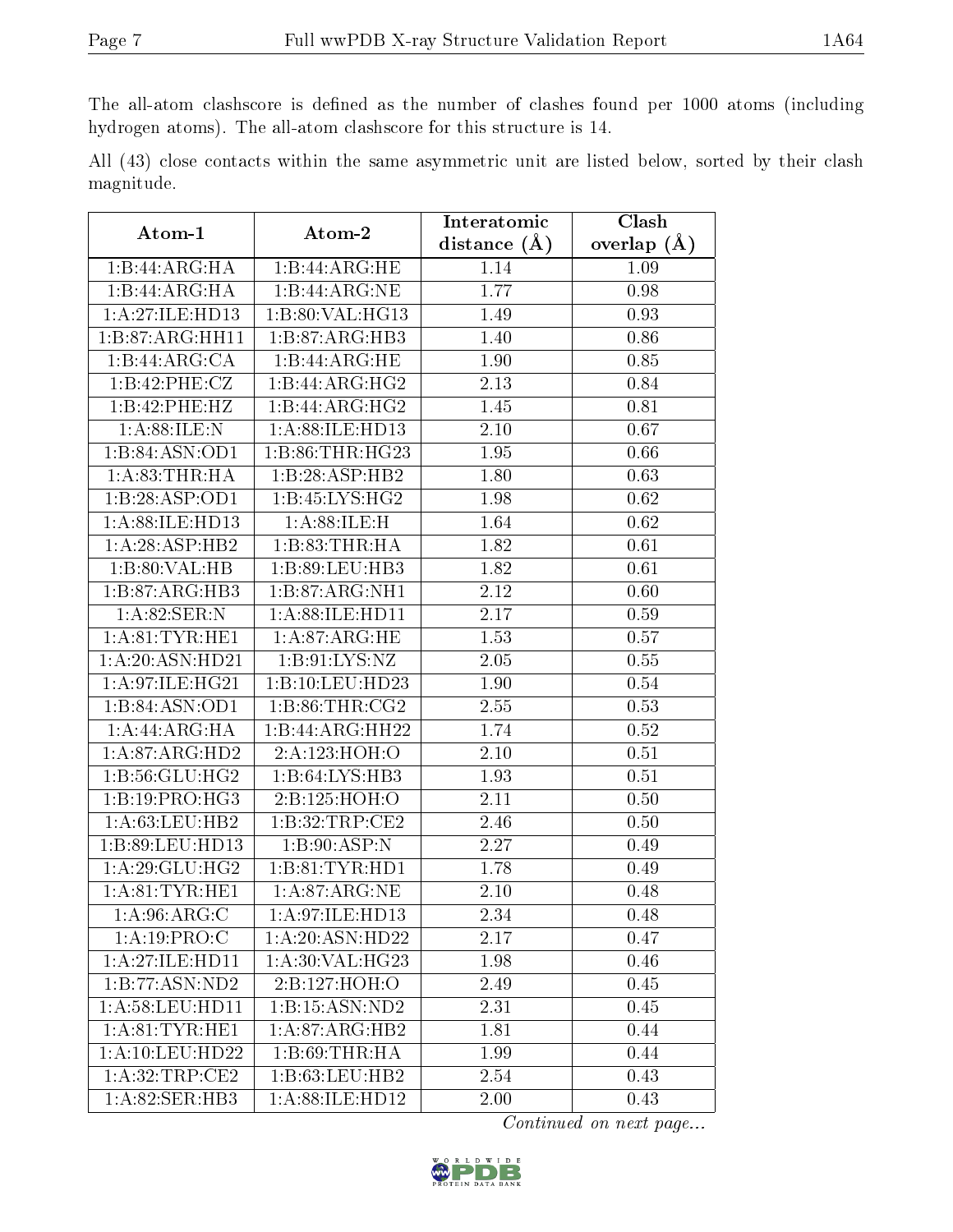| Atom-1          | Atom-2            | Interatomic<br>distance $(A)$ | Clash<br>overlap |
|-----------------|-------------------|-------------------------------|------------------|
| 1: A:81:TYR:CE1 | 1:A:87:ARG:HB2    | 2.55                          | 0.42             |
| 1:A:87:ARG:NH1  | 2:A:123:HOH:O     | 2.52                          | 0.42             |
| 1: A:69:THR:HA  | 1:B:10:LEU:HD22   | 2.01                          | 0.42             |
| 1: A:81:TYR:HA  | 1: A:86:THR:O     | 2.20                          | 0.41             |
| 1:A:28:ABP:HA   | 1:A:44:ARG:CG     | 2.51                          | 0.40             |
| 1: A:89:LEU:HG  | 1: A:91: LYS: HD3 | 2.04                          | በ 4በ             |

Continued from previous page...

There are no symmetry-related clashes.

### 5.3 Torsion angles  $(i)$

#### 5.3.1 Protein backbone  $(i)$

In the following table, the Percentiles column shows the percent Ramachandran outliers of the chain as a percentile score with respect to all X-ray entries followed by that with respect to entries of similar resolution.

The Analysed column shows the number of residues for which the backbone conformation was analysed, and the total number of residues.

| Mol | Chain | Analysed                    | Favoured  |          | Allowed   Outliers | Percentiles |
|-----|-------|-----------------------------|-----------|----------|--------------------|-------------|
|     |       | 92/97(95%)                  | 88 (96%)  | 3(3%)    | $1(1\%)$           | 8 <br>14    |
|     |       | 92/97(95%)                  | 89 (97\%) | 3(3%)    |                    | 100<br>100  |
| All | All   | $184/194$ (95%)   177 (96%) |           | 6 $(3%)$ | $1(0\%)$           | 23<br>29    |

All (1) Ramachandran outliers are listed below:

| Chain | $\perp$ Res | L'ype |
|-------|-------------|-------|
|       |             |       |

#### 5.3.2 Protein sidechains (i)

In the following table, the Percentiles column shows the percent sidechain outliers of the chain as a percentile score with respect to all X-ray entries followed by that with respect to entries of similar resolution.

The Analysed column shows the number of residues for which the sidechain conformation was analysed, and the total number of residues.

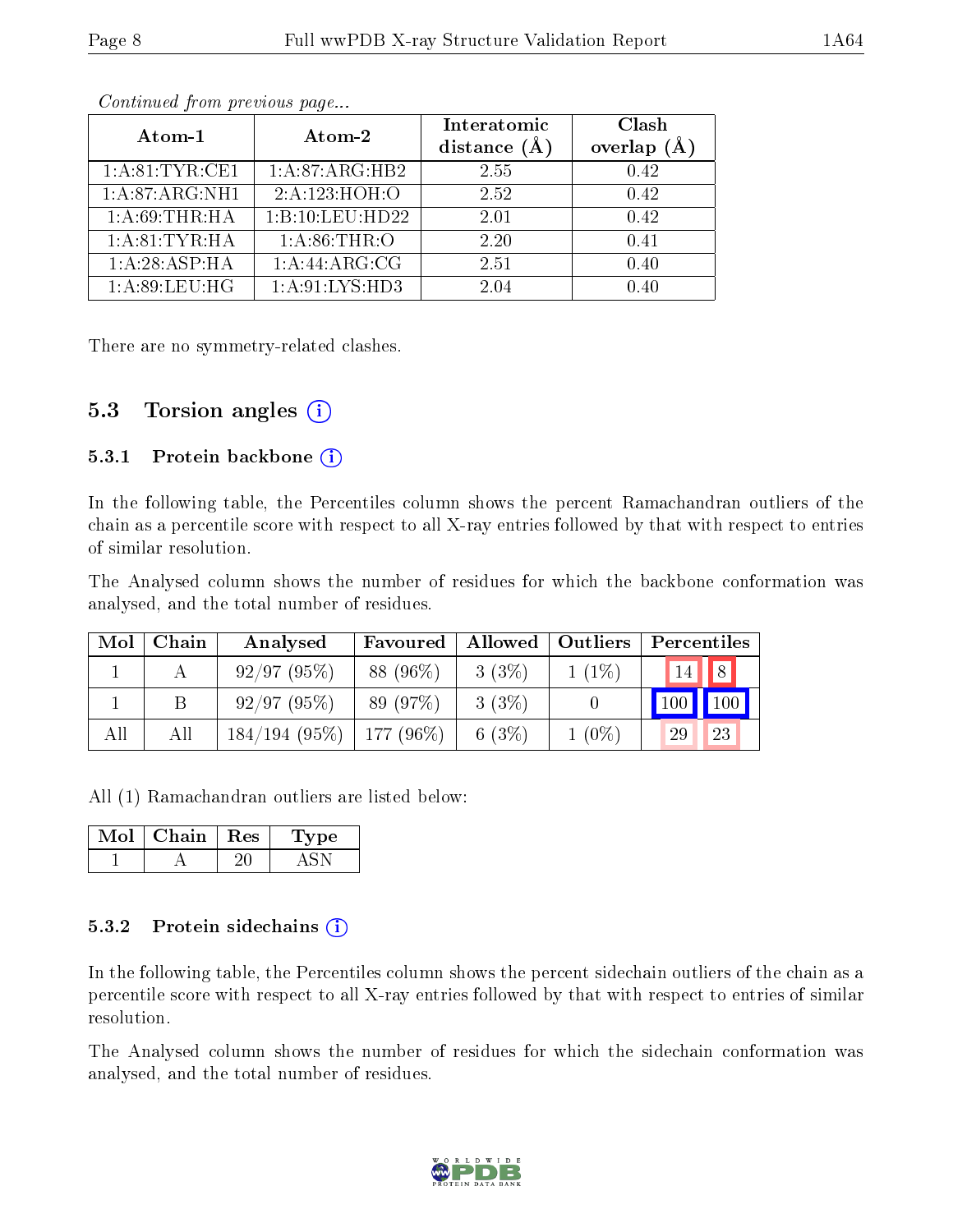| Mol | Chain | Analysed        | Rotameric   | Outliers   |                  | Percentiles                                                |  |
|-----|-------|-----------------|-------------|------------|------------------|------------------------------------------------------------|--|
|     |       | $80/83$ (96\%)  | 71 $(89\%)$ | $9(11\%)$  |                  | $\begin{array}{ c c c }\hline 6 & 3 \\ \hline \end{array}$ |  |
|     |       | $80/83$ (96%)   | $70(88\%)$  | $10(12\%)$ |                  | $\boxed{2}$                                                |  |
| All | All   | $160/166(96\%)$ | 141 (88\%)  | $19(12\%)$ | $\mathbf{F}_{5}$ | $\boxed{3}$                                                |  |

All (19) residues with a non-rotameric sidechain are listed below:

| Mol            | Chain                   | Res             | $_{\rm Type}$             |
|----------------|-------------------------|-----------------|---------------------------|
| $\mathbf 1$    | A                       | 20              | <b>ASN</b>                |
| $\mathbf 1$    | $\overline{\rm A}$      | 22              | <b>GLN</b>                |
| $\mathbf 1$    | $\overline{\rm A}$      | $\overline{26}$ | ASP                       |
| $\mathbf 1$    | $\overline{\rm A}$      | 27              | ILE                       |
| $\mathbf{1}$   | $\overline{\rm A}$      | 29              | GLU                       |
| $\mathbf 1$    | $\overline{A}$          | 63              | <b>LEU</b>                |
| $\overline{1}$ | $\overline{\rm A}$      | 67              | $\overline{\mathrm{ASN}}$ |
| $\mathbf 1$    | $\overline{\rm A}$      | 83              | THR                       |
| $\mathbf{1}$   | $\overline{\rm A}$      | 88              | ILE                       |
| $\mathbf 1$    | $\overline{\mathrm{B}}$ | 10              | LEU                       |
| $\mathbf 1$    | B                       | 23              | MET                       |
| $\mathbf{1}$   | Β                       | 25              | ASP                       |
| $\mathbf{1}$   | B                       | 44              | $\rm{ARG}$                |
| $\mathbf{1}$   | $\overline{\mathrm{B}}$ | 63              | <b>LEU</b>                |
| $\overline{1}$ | $\overline{\mathrm{B}}$ | 83              | THR                       |
| $\mathbf 1$    | $\overline{B}$          | 86              | THR                       |
| $\mathbf 1$    | $\overline{B}$          | 88              | <b>ILE</b>                |
| $\overline{1}$ | $\overline{\mathrm{B}}$ | 89              | LEU                       |
| $\overline{1}$ | B                       | 94              | ASP                       |

Some sidechains can be flipped to improve hydrogen bonding and reduce clashes. All (4) such sidechains are listed below:

| Mol | Chain | Res | Type       |
|-----|-------|-----|------------|
|     |       | 20  | <b>ASN</b> |
|     |       |     | <b>ASN</b> |
|     |       | 22  | GLN        |
|     |       |     | ASN        |

#### 5.3.3 RNA (1)

There are no RNA molecules in this entry.

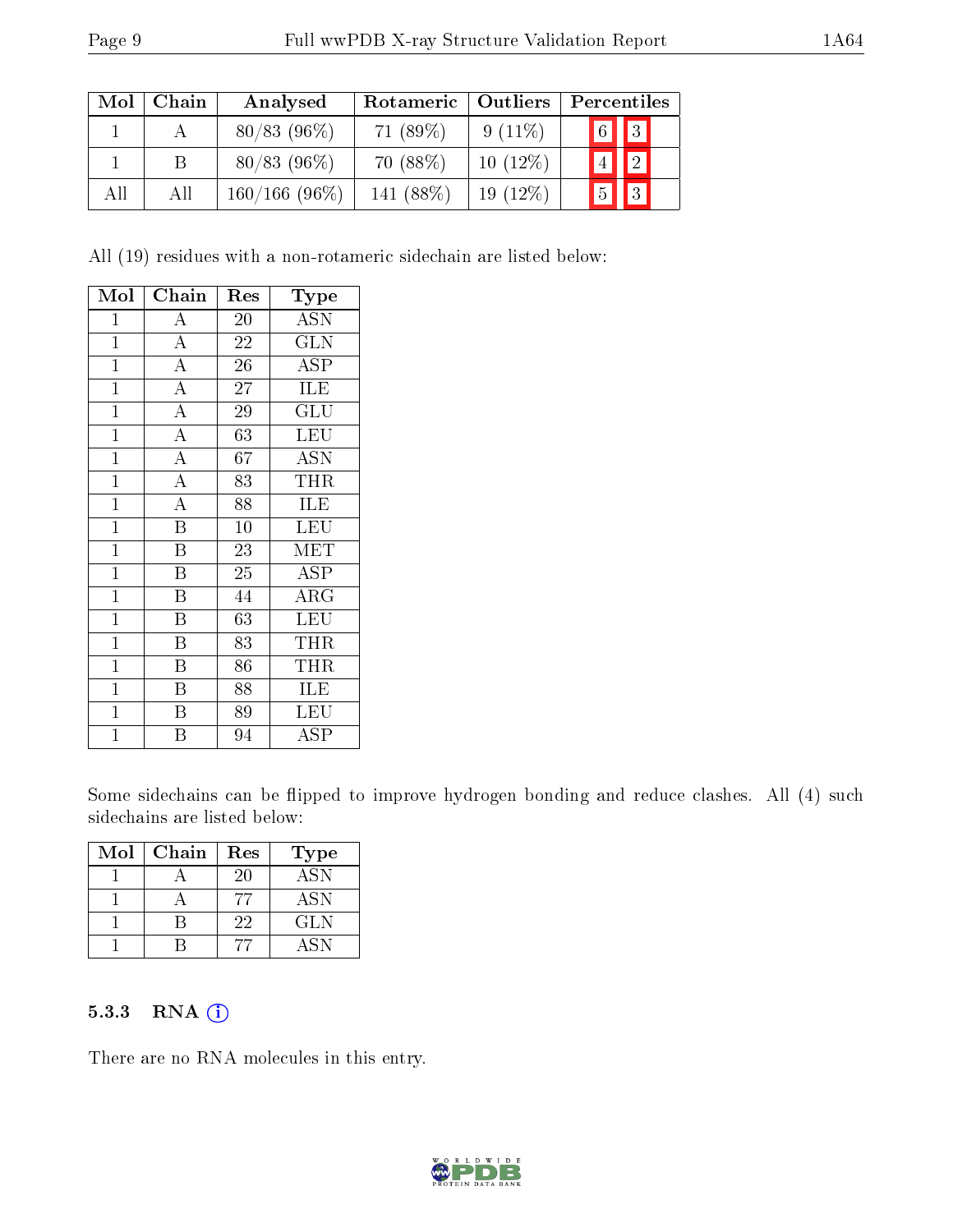### 5.4 Non-standard residues in protein, DNA, RNA chains (i)

There are no non-standard protein/DNA/RNA residues in this entry.

#### 5.5 Carbohydrates (i)

There are no carbohydrates in this entry.

### 5.6 Ligand geometry (i)

There are no ligands in this entry.

#### 5.7 [O](https://www.wwpdb.org/validation/2017/XrayValidationReportHelp#nonstandard_residues_and_ligands)ther polymers  $(i)$

There are no such residues in this entry.

### 5.8 Polymer linkage issues (i)

There are no chain breaks in this entry.